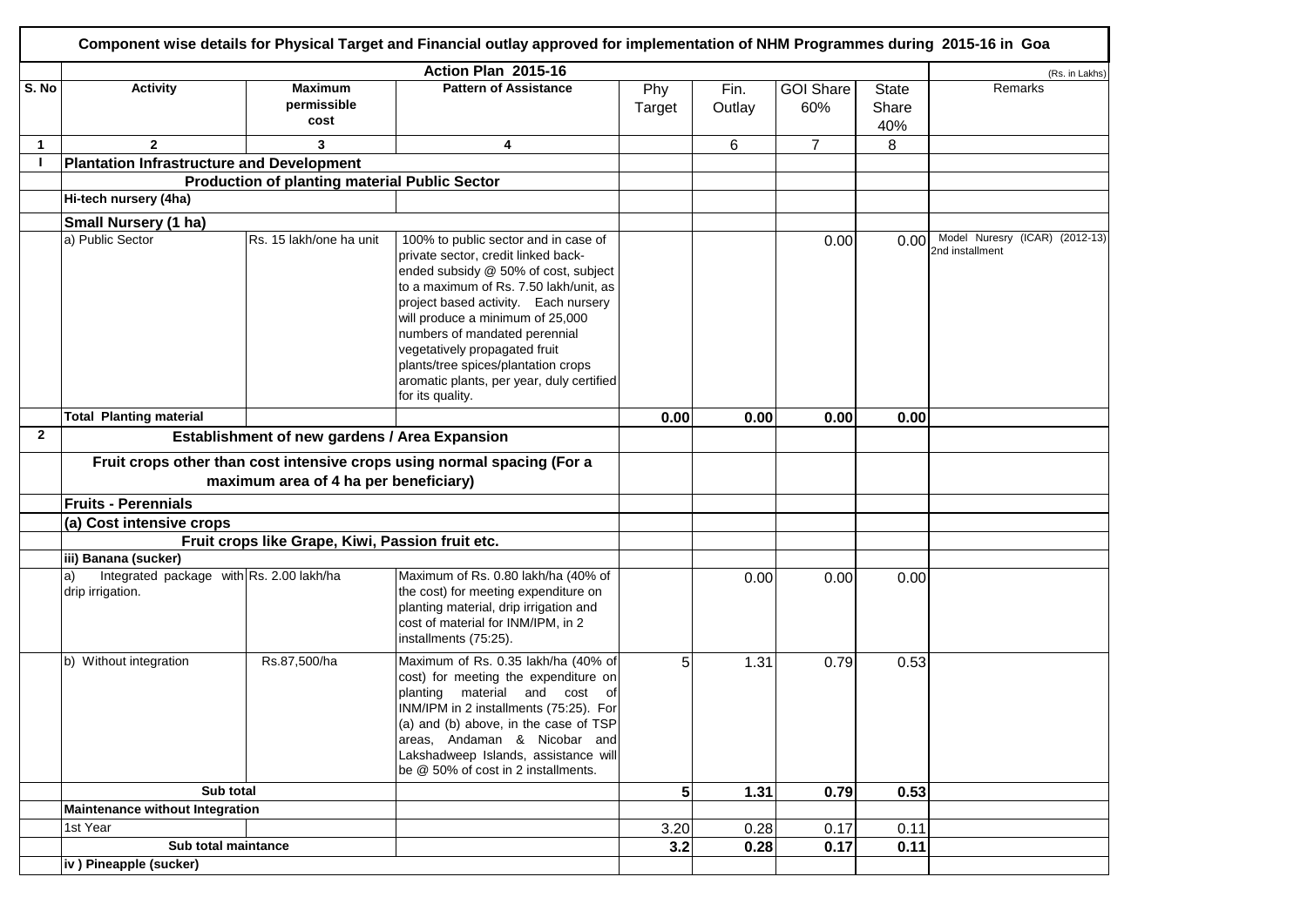| Integrated package with Rs. 3.00 lakh/ha<br>a)<br>drip irrigation.   |                   | Maximum of Rs. 1.20 lakh/ha (40% of<br>the cost) for meeting expenditure on<br>planting material, drip irrigation and<br>cost of material for INM/IPM, in 2<br>installments.                                                                                                                                                |                         | 0.00         | 0.00         | 0.00         |                          |
|----------------------------------------------------------------------|-------------------|-----------------------------------------------------------------------------------------------------------------------------------------------------------------------------------------------------------------------------------------------------------------------------------------------------------------------------|-------------------------|--------------|--------------|--------------|--------------------------|
| b) Without integration                                               | Rs.87,500/ha      | Maximum of Rs. 0.35 lakh/ha (40% of<br>cost) for meeting the expenditure on<br>planting material and cost of<br>INM/IPM in 2 installments (75:25).<br>For (a) and (b) above, in the case of<br>TSP areas, Andaman & Nicobar and<br>Lakshadweep Islands, assistance will<br>be @ 50% of cost in 2 installments<br>(75:25).   | 2                       | 0.52         | 0.31         | 0.21         |                          |
| Sub total                                                            |                   |                                                                                                                                                                                                                                                                                                                             | $\overline{\mathbf{2}}$ | 0.52         | 0.31         | 0.21         |                          |
| <b>Maintenance without Integration</b><br>1st Year                   |                   |                                                                                                                                                                                                                                                                                                                             |                         |              |              |              |                          |
| Sub total maintance                                                  |                   |                                                                                                                                                                                                                                                                                                                             | 0.22<br>0               | 0.02<br>0.02 | 0.01<br>0.01 | 0.01<br>0.01 |                          |
| v) Banana (TC)                                                       |                   |                                                                                                                                                                                                                                                                                                                             |                         |              |              |              |                          |
| a) Integrated package with<br>drip irrigation.                       | Rs. 3.00 lakh/ha  | Maximum of Rs. 1.20 lakh/ha (40 % of<br>cost) for meeting the expenditure on<br>planting material and cost of material<br>for drip system, INM/IPM etc., in 2<br>installments (75:25).                                                                                                                                      |                         | 0.00         | 0.00         | 0.00         |                          |
| b) Without integration                                               | Rs. 1.25 lakh/ha. | Max. of Rs. 0.50 lakh per ha, (40% of<br>cost) for meeting the expenditure on<br>planting material and cost of<br>INM/IPM in 2 installments (75:25).<br>For (a) and (b) above, in the case of<br>TSP areas, Andaman & Nicobar and<br>Lakshadweep Islands, assistance will<br>be @ 50% of cost in 2 installments<br>(75:25). | $\overline{2}$          | 0.75         | 0.45         |              | $0.30(1.8m \times 1.8m)$ |
| Sub total                                                            |                   |                                                                                                                                                                                                                                                                                                                             | $\mathbf{2}$            | 0.75         | 0.45         | 0.30         |                          |
| <b>Maintenance without Integration</b>                               |                   |                                                                                                                                                                                                                                                                                                                             |                         |              |              |              |                          |
| 1st Year                                                             |                   |                                                                                                                                                                                                                                                                                                                             |                         | 0.00         | 0.00         | 0.00         |                          |
| Sub total maintance                                                  |                   |                                                                                                                                                                                                                                                                                                                             |                         | 0.00         | 0.00         | 0.00         |                          |
| vi) Pineapple (TC)                                                   |                   |                                                                                                                                                                                                                                                                                                                             |                         |              |              |              |                          |
| Integrated package with Rs. 5.50 lakh /ha.<br>a)<br>drip irrigation. |                   | Maximum of Rs. 2.20 lakh/ha (40 % of<br>cost) for meeting the expenditure on<br>planting material and cost of material<br>for drip system, INM/IPM etc., in 2<br>installments (75:25).                                                                                                                                      |                         | 0.00         | 0.00         | 0.00         |                          |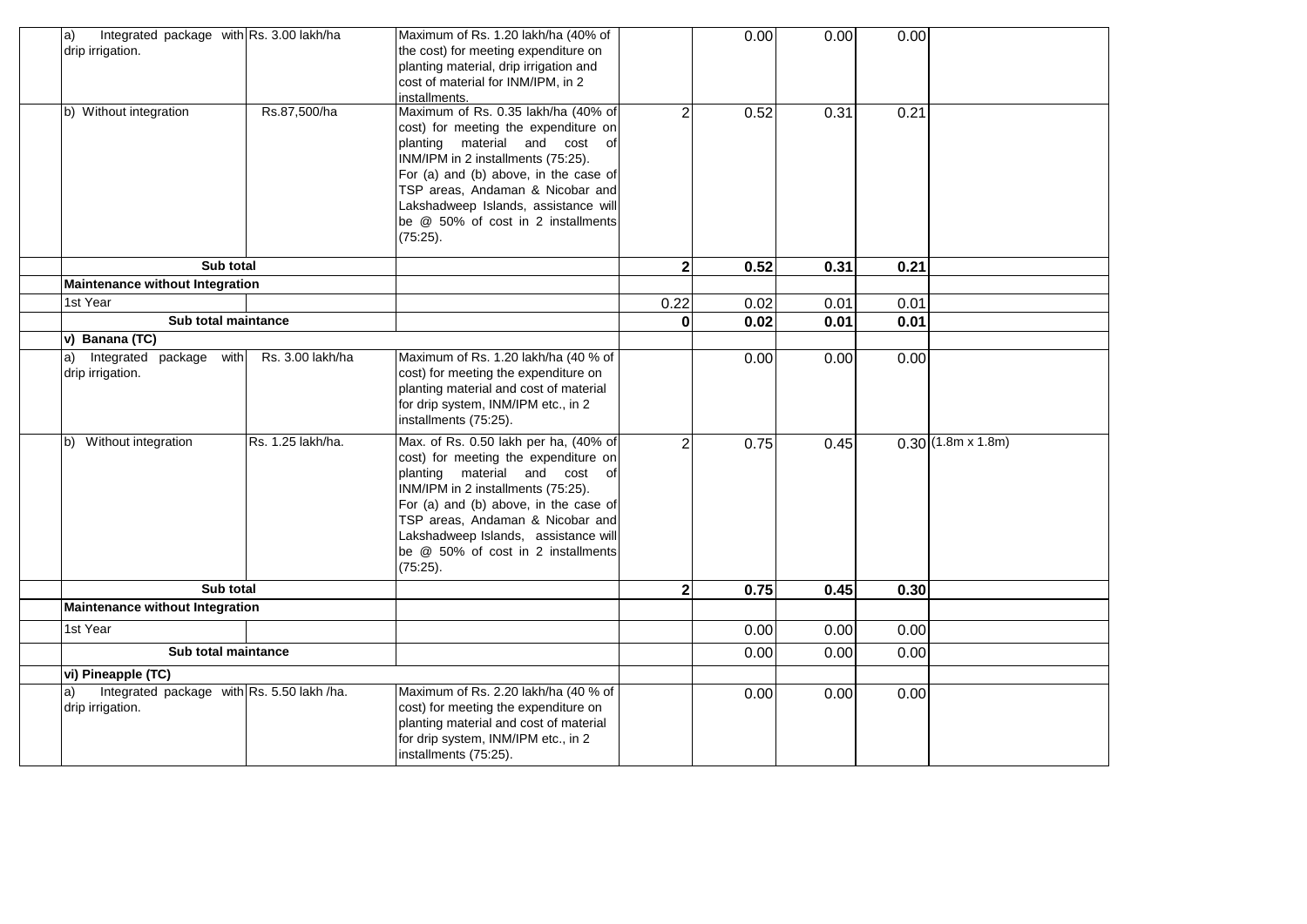| b) Without integration                              | Rs. 1.25 lakh/ha. | Max. of Rs. 0.50 lakh per ha, (40% of<br>cost) for meeting the expenditure on<br>planting material and cost of<br>INM/IPM in 2 installments (75:25).<br>For (a) and (b) above, in the case of<br>TSP areas, Andaman & Nicobar and<br>Lakshadweep Islands, assistance will<br>be @ 50% of cost in 2 installments<br>(75:25).                                     |                | 0.37 | 0.22 | 0.15 |                          |
|-----------------------------------------------------|-------------------|-----------------------------------------------------------------------------------------------------------------------------------------------------------------------------------------------------------------------------------------------------------------------------------------------------------------------------------------------------------------|----------------|------|------|------|--------------------------|
| Sub total<br><b>Maintenance without Integration</b> |                   |                                                                                                                                                                                                                                                                                                                                                                 | 1              | 0.37 | 0.22 | 0.15 |                          |
| 1st Year                                            |                   |                                                                                                                                                                                                                                                                                                                                                                 |                | 0.00 | 0.00 | 0.00 |                          |
| Sub total maintance                                 |                   |                                                                                                                                                                                                                                                                                                                                                                 | $\Omega$       | 0.00 | 0.00 | 0.00 |                          |
| vii) Papaya                                         |                   |                                                                                                                                                                                                                                                                                                                                                                 |                |      |      |      |                          |
| a) Integrated package with<br>drip irrigation.      | Rs. 2.00 lakh/ha. | Maximum of Rs. 0.80 lakh/ha (40% of<br>the cost) for meeting expenditure on<br>planting material, drip irrigation and<br>cost of material for INM/IPM, in 2<br>installments (75:25).                                                                                                                                                                            |                | 0.00 | 0.00 | 0.00 |                          |
| b) Without integration                              | Rs. 60,000/ha     | Maximum of Rs. 0.30 lakh/ha (50 % of<br>cost) for meeting the expenditure on<br>planting material and cost of INM/IPM<br>in 2 installments (75:25).<br>For (a) and (b) above, in the case of<br>NE and Himalayan States, TSP areas,<br>Nicobar<br>Andaman<br>&<br>and<br>Lakshadweep Islands, assistance will<br>be @ 50% of cost in 2 installments<br>(75:25). | 2.0            | 0.45 | 0.27 |      | $0.18(1.8m \times 1.8m)$ |
| Sub total                                           |                   |                                                                                                                                                                                                                                                                                                                                                                 | $\mathbf{2}$   | 0.45 | 0.27 | 0.18 |                          |
| Maintenance without Integration                     |                   |                                                                                                                                                                                                                                                                                                                                                                 |                |      |      |      |                          |
| 1st Year                                            |                   |                                                                                                                                                                                                                                                                                                                                                                 |                | 0.00 | 0.00 | 0.00 |                          |
| Sub total maintance                                 |                   |                                                                                                                                                                                                                                                                                                                                                                 | $\overline{0}$ | 0.00 | 0.00 | 0.00 |                          |
| viii) Ultra high density (Meadow orchard)           |                   |                                                                                                                                                                                                                                                                                                                                                                 |                |      |      |      |                          |
| a) Integrated package with drip<br>irrigation       | Rs. 2.00 lakh/ha. | Maximum of Rs. 0.80 lakh/ ha. (40%<br>of cost) for meeting the expenditure on<br>planting material and cost of material<br>for drip system, INM/IPM, and canopy<br>management in 3 installments of<br>60:20:20 subject to survival rate of<br>75% in 2nd year and 90% in 3 <sup>rd</sup> year).                                                                 |                | 0.00 | 0.00 | 0.00 |                          |
| b) Without integration                              | Rs. 1.25 lakh/ha  | Maximum of Rs. 0.50 lakh/ha., (40%<br>of cost) for meeting the expenditure on<br>planting material and cost of<br>INM/IPM in 3 installments.<br>For (a) and (b) above, in the case of<br>TSP areas, Andaman & Nicobar and<br>Lakshadweep Islands, assistance will<br>be @ 50% of cost in 3 installments.                                                        |                | 0.30 | 0.18 | 0.12 |                          |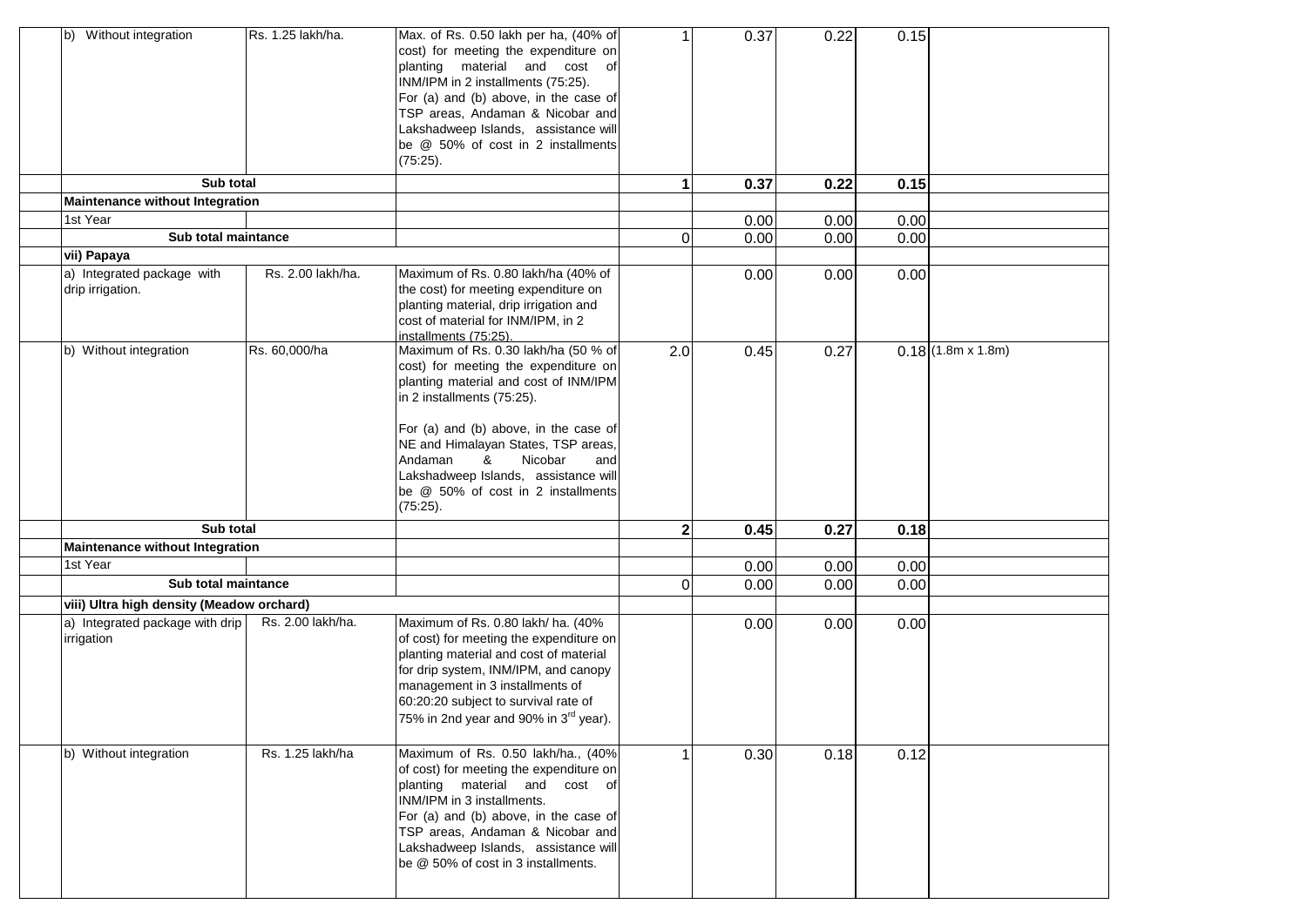| Sub total                                                                         |                   |                                                                                                                                                                                                                                                                                                                                                                                                         | $\mathbf{1}$ | 0.30 | 0.18 | 0.12 |  |
|-----------------------------------------------------------------------------------|-------------------|---------------------------------------------------------------------------------------------------------------------------------------------------------------------------------------------------------------------------------------------------------------------------------------------------------------------------------------------------------------------------------------------------------|--------------|------|------|------|--|
| Maintenance without Integration                                                   |                   |                                                                                                                                                                                                                                                                                                                                                                                                         |              |      |      |      |  |
| 1st Year                                                                          |                   |                                                                                                                                                                                                                                                                                                                                                                                                         |              | 0.00 | 0.00 | 0.00 |  |
| 2nd Year                                                                          |                   |                                                                                                                                                                                                                                                                                                                                                                                                         |              | 0.00 | 0.00 | 0.00 |  |
| <b>Sub total Maintance</b>                                                        |                   |                                                                                                                                                                                                                                                                                                                                                                                                         | 0            | 0.00 | 0.00 | 0.00 |  |
| ix) High density planting (mango, guava, litchi, pomegranate, apple, citrus etc). |                   |                                                                                                                                                                                                                                                                                                                                                                                                         |              |      |      |      |  |
| a) Integrated package with drip                                                   | Rs. 1.50 lakh /ha | Maximum of Rs. 0.60 lakh per ha.                                                                                                                                                                                                                                                                                                                                                                        |              | 0.00 | 0.00 | 0.00 |  |
| irrigation                                                                        |                   | (40% of cost) for meeting the<br>expenditure on planting material, cost<br>of drip system, INM/IPM, canopy<br>management etc., in 3 installments of<br>60:20:20 subject to survival rate of<br>75% in 2nd year and 90% in 3 <sup>rd</sup> year).                                                                                                                                                        |              |      |      |      |  |
| b) Without Integration.                                                           | Rs. 1.00 lakh/ha. | Maximum of Rs. 0.40 lakh/ha (40% of<br>the cost) for meeting the expenditure<br>on planting material and cost of<br>INM/IPM in 3 installments (60:20:20).<br>For (a) and (b) above, in the case of<br>TSP areas, Andaman & Nicobar and<br>Lakshadweep Islands, assistance will<br>be @ 50% of cost in 3 installments of<br>60:20:20 subject to survival rate of<br>75% in 2nd year and 90% in 3rd year) | 2.0          | 0.48 | 0.29 | 0.19 |  |
| Sub total                                                                         |                   |                                                                                                                                                                                                                                                                                                                                                                                                         | $\mathbf{2}$ | 0.48 | 0.29 | 0.19 |  |
| Maintenance without Integration                                                   |                   |                                                                                                                                                                                                                                                                                                                                                                                                         |              |      |      |      |  |
| 1st Year                                                                          |                   |                                                                                                                                                                                                                                                                                                                                                                                                         |              |      |      |      |  |
|                                                                                   |                   |                                                                                                                                                                                                                                                                                                                                                                                                         | 1.25         | 0.10 | 0.06 | 0.04 |  |
| 2nd Year                                                                          |                   |                                                                                                                                                                                                                                                                                                                                                                                                         |              |      |      |      |  |
|                                                                                   |                   |                                                                                                                                                                                                                                                                                                                                                                                                         |              | 0.00 | 0.00 | 0.00 |  |
| <b>Sub total Maintance</b>                                                        |                   |                                                                                                                                                                                                                                                                                                                                                                                                         | 1.25         | 0.10 | 0.06 | 0.04 |  |
| (b) Fruit crops other than cost intensive crops using normal spacing              |                   |                                                                                                                                                                                                                                                                                                                                                                                                         |              |      |      |      |  |
| a) Integrated package with drip Rs. 1.00 lakh/ha<br>irrigation                    |                   | Maximum of Rs. 0.40 lakh/ ha. (40%<br>of cost) for meeting the expenditure on<br>planting material, cost of drip system,<br>INM/IPM, canopy management etc in<br>3 installments of 60:20:20 subject to<br>survival rate of 75% in 2nd year &<br>90% in 3rd year for perennial crops<br>and for non perennial crops in 2<br>installments of 75:25.                                                       |              | 0.00 | 0.00 | 0.00 |  |
| b) Without Integration                                                            | Rs. 60,000/ha     | Maximum of Rs. 0.30 lakh/ha (50 % of<br>cost) for meeting the expenditure on<br>planting material and cost of INM/IPM<br>in 3 installments of 60:20:20.                                                                                                                                                                                                                                                 | 20           | 3.60 | 2.16 | 1.44 |  |
| Sub total                                                                         |                   |                                                                                                                                                                                                                                                                                                                                                                                                         | 20           | 3.60 | 2.16 | 1.44 |  |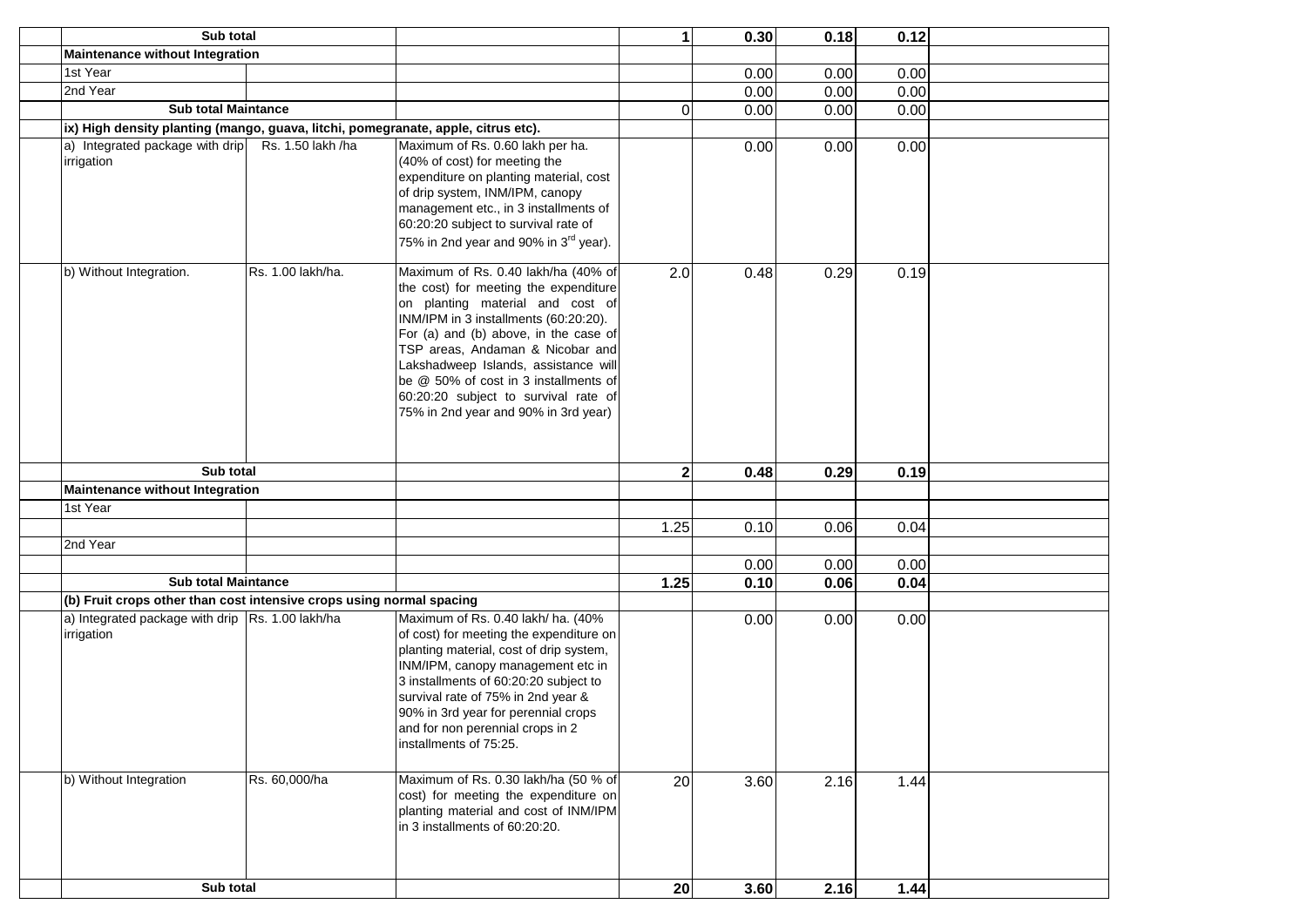|                | Maintenance without Integration                                |                  |                                                                                                                                                                                                                                                                                |       |      |      |      |  |
|----------------|----------------------------------------------------------------|------------------|--------------------------------------------------------------------------------------------------------------------------------------------------------------------------------------------------------------------------------------------------------------------------------|-------|------|------|------|--|
|                |                                                                |                  |                                                                                                                                                                                                                                                                                |       |      |      |      |  |
|                | 1st Year                                                       |                  |                                                                                                                                                                                                                                                                                | 13.20 | 0.79 | 0.48 | 0.32 |  |
|                | 2nd Year                                                       |                  |                                                                                                                                                                                                                                                                                | 16.94 | 0.56 | 0.34 | 0.22 |  |
|                | <b>Sub total Maintance</b>                                     |                  |                                                                                                                                                                                                                                                                                | 30.14 | 1.35 | 0.81 | 0.54 |  |
| 3              | Flowers (For a maximum of 2 ha per beneficiary)                |                  |                                                                                                                                                                                                                                                                                |       |      |      |      |  |
|                | <b>Cut flowers</b>                                             |                  |                                                                                                                                                                                                                                                                                |       |      |      |      |  |
|                | <b>Small &amp; Marginal Farmers</b>                            | Rs. 1.00 lakh/ha | 40% of cost                                                                                                                                                                                                                                                                    | 1.0   | 0.40 | 0.24 | 0.16 |  |
|                | Other farmers                                                  | do               | 25% of the cost                                                                                                                                                                                                                                                                |       | 0.00 | 0.00 | 0.00 |  |
|                | <b>Bulbulous flowers</b>                                       |                  |                                                                                                                                                                                                                                                                                |       |      |      |      |  |
|                | Small & Marginal Farmers                                       | Rs. 1.50 lakh/ha | 40 % of the cost                                                                                                                                                                                                                                                               | 0.5   | 0.30 | 0.18 | 0.12 |  |
|                | Other farmers                                                  | do               | 25% of cost                                                                                                                                                                                                                                                                    |       | 0.00 | 0.00 | 0.00 |  |
|                | <b>Loose Flowers</b>                                           |                  |                                                                                                                                                                                                                                                                                |       |      |      |      |  |
|                | <b>Small &amp; Marginal Farmers</b>                            | Rs. 40,000/ha    | 40% of cost                                                                                                                                                                                                                                                                    | 1.0   | 0.16 | 0.10 | 0.06 |  |
|                | Other farmers                                                  | do               | 25% of cost                                                                                                                                                                                                                                                                    |       | 0.00 | 0.00 | 0.00 |  |
|                | <b>Sub-total flowers</b>                                       |                  |                                                                                                                                                                                                                                                                                | 2.5   | 0.86 | 0.52 | 0.34 |  |
| $\overline{4}$ | Spices (For a maximum area of 4 ha per beneficiary)            |                  |                                                                                                                                                                                                                                                                                |       |      |      |      |  |
|                |                                                                |                  |                                                                                                                                                                                                                                                                                |       |      |      |      |  |
|                | Seed spice and Rhizomatic<br>spices                            | Rs.30,000/ha     | Maximum of Rs. 12,000/- per ha.<br>(40% of cost) for meeting the<br>expenditure on planting material and<br>cost of material for INM/IPM etc).                                                                                                                                 |       | 0.12 | 0.07 | 0.05 |  |
|                | <b>Perennial spices</b><br>(black pepper)                      | Rs. 50,000/ha    | Maximum of Rs. 20,000/- per ha<br>(@40% of cost) for meeting the<br>expenditure on planting material and<br>cost of material for INM/IPM etc.<br>For (i) and (ii) above, in the case of<br>TSP areas, Andaman and<br>Lakshadweep Islands, assistance will<br>be @ 50% of cost. | 17.65 | 3.53 | 2.12 | 1.41 |  |
|                | <b>Sub-total spices</b>                                        |                  |                                                                                                                                                                                                                                                                                | 19    | 3.65 | 2.19 | 1.46 |  |
|                | Plantation crops (For a maximum area of 4 ha per beneficiary)  |                  |                                                                                                                                                                                                                                                                                |       |      |      |      |  |
|                | <b>Cashew</b>                                                  |                  |                                                                                                                                                                                                                                                                                |       |      |      |      |  |
|                | a) Integrated package with Rs. 1.00 lakh/ha<br>drip irrigation |                  | Rs. 0.40 lakh per ha (40% of cost) for<br>meeting the expenditure on planting<br>material and cost of material for drip<br>system, INM/IPM etc) in 3 installments<br>of 60:20:20 subject to survival rate of<br>50% in second year and 90% in third<br>year.                   |       | 0.00 | 0.00 | 0.00 |  |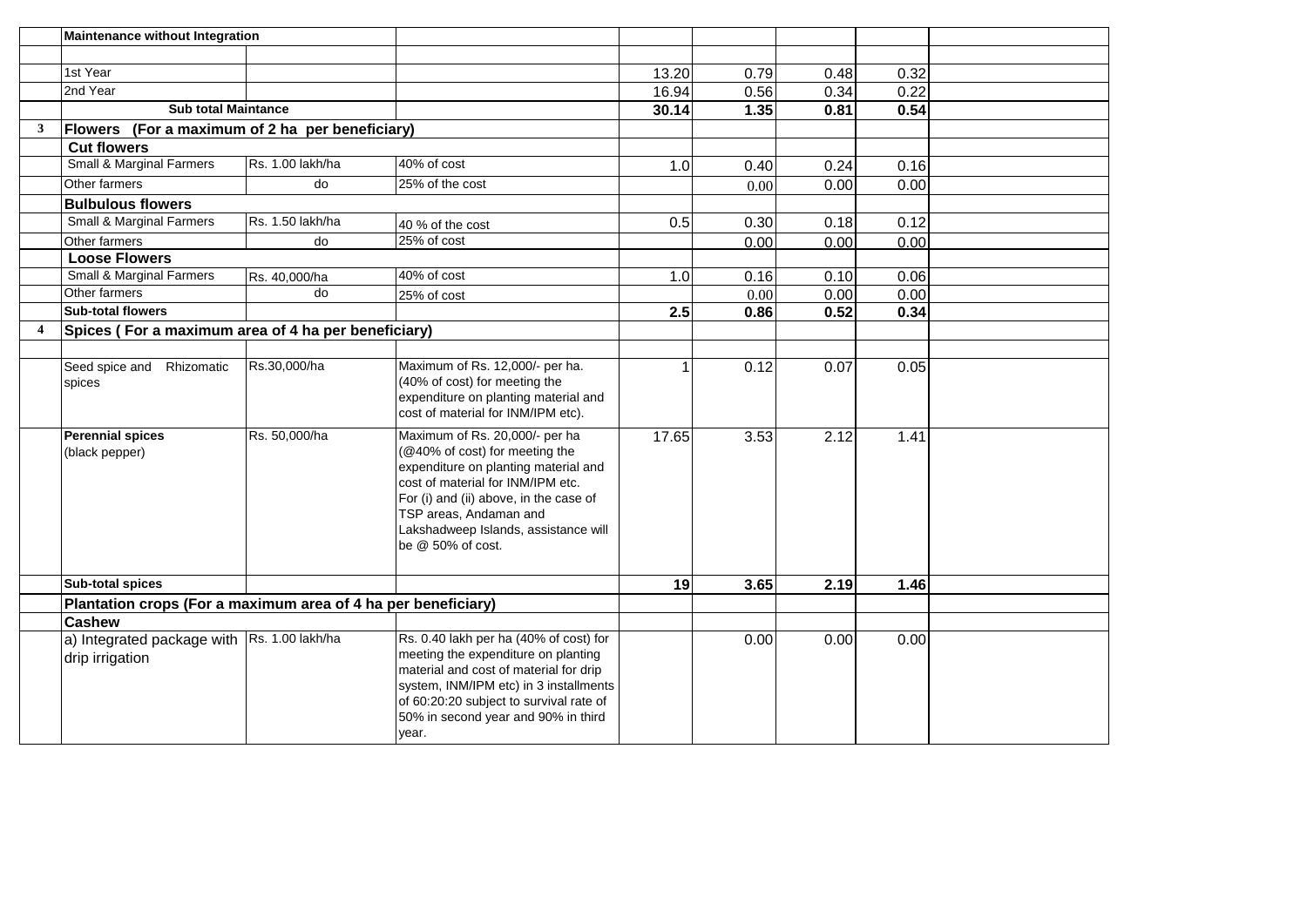|   | b) Without integration                        | Rs. 50,000/ha                | Rs.0.20 lakh per ha (40 % of cost)                                  | 50     | 6.00   | 3.60   | 2.40       |                                |
|---|-----------------------------------------------|------------------------------|---------------------------------------------------------------------|--------|--------|--------|------------|--------------------------------|
|   |                                               |                              | for meeting the expenditure on                                      |        |        |        |            |                                |
|   |                                               |                              | planting material and cost of material                              |        |        |        |            |                                |
|   |                                               |                              | for INM/IPM in 3 installments of                                    |        |        |        |            |                                |
|   |                                               |                              | 60:20:20 subject to survival rate of                                |        |        |        |            |                                |
|   |                                               |                              | 75% in second year and 90% in third                                 |        |        |        |            |                                |
|   |                                               |                              | year for a maximum area of 4 ha per                                 |        |        |        |            |                                |
|   |                                               |                              | beneficiary.<br>For                                                 |        |        |        |            |                                |
|   |                                               |                              | (a) and (b) above, in the case of TSP                               |        |        |        |            |                                |
|   |                                               |                              | areas, Andaman & Nicobar and<br>Lakshadweep Islands assistance will |        |        |        |            |                                |
|   |                                               |                              | be @ 50% of cost in 3 installments.                                 |        |        |        |            |                                |
|   |                                               |                              |                                                                     |        |        |        |            |                                |
|   | Sub-total                                     |                              |                                                                     | 50     | 6.00   | 3.60   | 2.40       |                                |
|   |                                               | Maintenance I year           |                                                                     |        |        |        |            |                                |
|   | Cashew                                        | Rs. 40,000ha                 | Maximum of Rs. 20,000/- per ha (50%                                 | 35.92  | 1.44   | 0.86   | 0.57       |                                |
|   |                                               |                              | of cost for meeting the expenditure on                              |        |        |        |            |                                |
|   |                                               |                              | planting material and cost of material                              |        |        |        |            |                                |
|   |                                               |                              | for INM/IPM etc) in 3 installments of                               |        |        |        |            |                                |
|   |                                               |                              | 60:20:20 subject to survival rate of                                |        |        |        |            |                                |
|   |                                               |                              | 75% in second year and 90% in third                                 |        |        |        |            |                                |
|   |                                               |                              | year for a maximum area of 4 ha                                     |        |        |        |            |                                |
|   |                                               | <b>Sub-total Matanence</b>   |                                                                     | 35.92  | 1.44   | 0.86   | 0.57       |                                |
|   |                                               | Maintenance IInd year        |                                                                     |        |        |        |            |                                |
|   | Cashew                                        | do                           | do                                                                  | 63.56  | 2.54   | 1.53   | 1.02       |                                |
|   | Cocoa                                         | do                           | do                                                                  |        | 0.00   | 0.00   | 0.00       |                                |
|   | Sub-total Matanence                           |                              |                                                                     | 63.6   | 2.54   | 1.53   | 1.02       |                                |
|   | <b>Grand Total Area Expansion</b>             |                              |                                                                     | 106.15 | 18.30  | 10.98  | 7.32       |                                |
|   | <b>Grand Total Area Expansion maintenance</b> |                              |                                                                     | 134.29 | 5.73   | 3.44   | 2.29       |                                |
| 5 | Rejuvenation/replacement of                   | Rs. 40,000/ha                | 50% of the total cost subject to a                                  | 150.00 | 30.00  | 18.00  | $12.00$ To | be<br>implemented<br>as<br>per |
|   | senile plantation including                   |                              | maximum of Rs. 20,000/ha limited to                                 |        |        |        |            | guidelines circulated          |
|   | Canopy management. Mango                      |                              | two ha per beneficiary.                                             |        |        |        |            |                                |
|   | Sub-total                                     |                              |                                                                     | 150    | 30.00  | 18.00  | 12.00      |                                |
| 5 |                                               | <b>Protected cultivation</b> |                                                                     |        |        |        |            |                                |
|   | a) Green House structure                      |                              |                                                                     |        |        |        |            |                                |
|   | (b) Naturally ventilated system               |                              |                                                                     |        |        |        |            |                                |
|   | (i) Tubular structur                          | Rs.1060/Sq.m                 | 50% of the cost limited to 4000 Sq.m                                |        | 0.00   | 0.00   | 0.00       |                                |
|   |                                               |                              | per beneficiarv.                                                    |        |        |        |            |                                |
|   | (i) Tubular structur                          | Rs. 935/Sq.m (>500 Sq.       | 50% of the cost limited to 4000 Sq.m                                | 4.80   | 224.40 | 134.64 | 89.76      |                                |
|   |                                               | m up to 1008 Sq. m)          | per beneficiary.                                                    |        |        |        |            |                                |
|   | c) Plastic Mulching                           | Rs. 32,000/ha                |                                                                     |        |        |        |            |                                |
|   | <b>Plastic Mulching</b>                       |                              | 50% of the total cost limited to 2 ha<br>per beneficiary.           | 5      | 0.80   | 0.48   | 0.32       |                                |
|   | <b>Plastic Mulching</b>                       | Rs. 36,800/ha for hilly      | 50% of the total cost limited to 2 ha                               |        | 0.00   | 0.00   | 0.00       |                                |
|   |                                               | areas                        | per beneficiary.                                                    |        |        |        |            |                                |
|   | d) Shade Net House                            |                              |                                                                     |        |        |        |            |                                |
|   | i) Tubular structure                          | Rs. 710/Sq.m                 | 50% of cost limited to 4000 Sq.m<br>per beneficiary.                | 0.10   | 3.55   | 2.13   | 1.42       |                                |
|   | f) Cost of planting material &                | Rs.140/Sq. m                 | 50% of cost limited to 4000 Sq.m per                                | 0.30   | 2.10   | 1.26   | 0.84       |                                |
|   | cultivation of high value                     |                              | beneficiary.                                                        |        |        |        |            |                                |
|   | vegetables grown in poly                      |                              |                                                                     |        |        |        |            |                                |
|   | house                                         |                              |                                                                     |        |        |        |            |                                |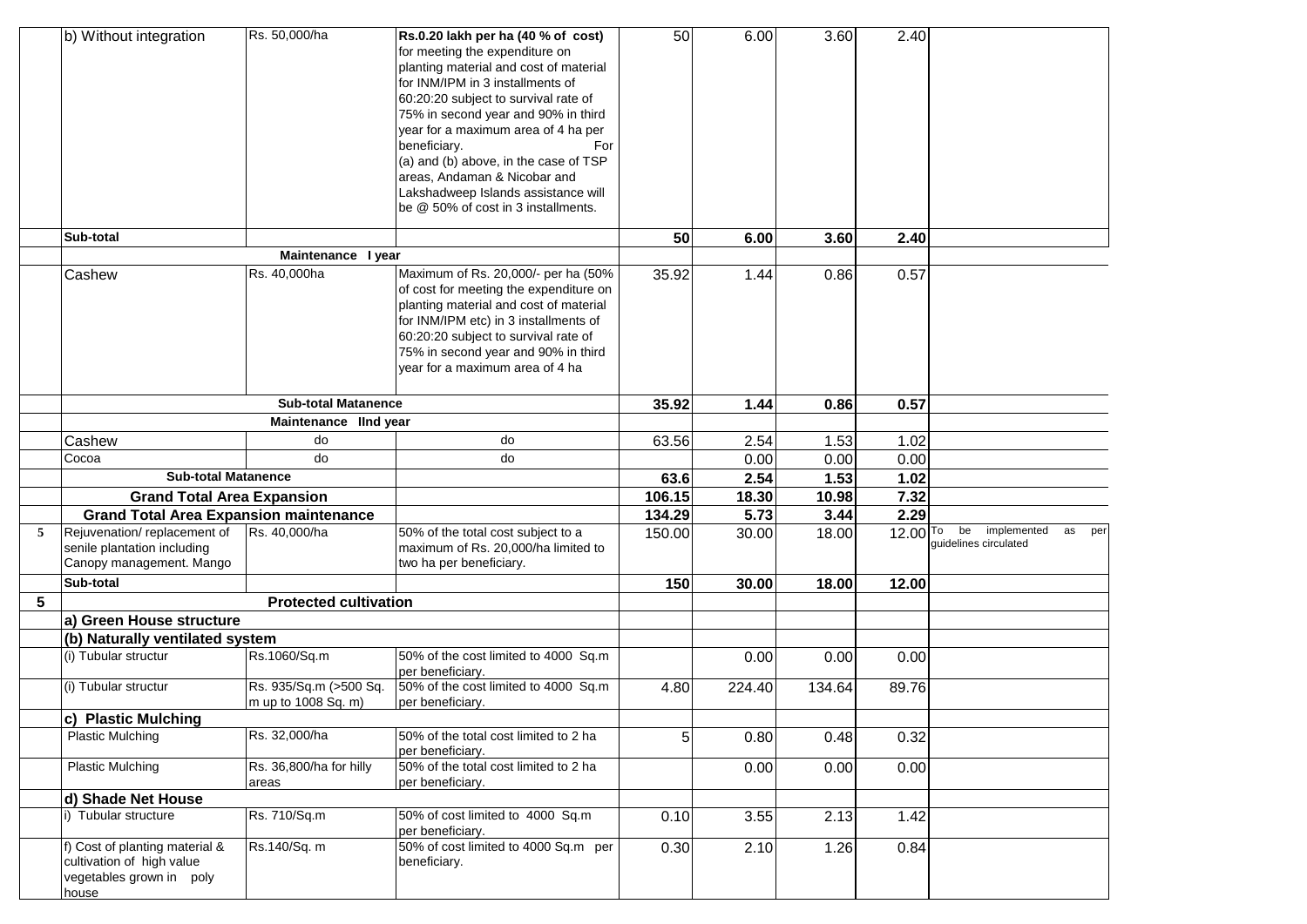|    | g) Cost of planting material &<br>cultivation of Orchid &<br>Anthurium under poly<br>house/shade net house.  | Rs. 700/Sq.m                                                  | 50% of cost limited to 4000 Sq. m per<br>beneficiary.                                                                                                                                                                                                                                              | 4.50           | 157.50 | 94.50  | 63.00  |                                                                                            |
|----|--------------------------------------------------------------------------------------------------------------|---------------------------------------------------------------|----------------------------------------------------------------------------------------------------------------------------------------------------------------------------------------------------------------------------------------------------------------------------------------------------|----------------|--------|--------|--------|--------------------------------------------------------------------------------------------|
|    | h) Cost of planting material &<br>cultivation of Carnation &<br>Gerbera under poly<br>house/shade net house. | Rs. 610/Sq.m                                                  | 50% of cost limited to 4000 Sq. m per<br>beneficiary.                                                                                                                                                                                                                                              | 0.30           | 9.15   | 5.49   | 3.66   |                                                                                            |
|    | i) Cost of planting material &<br>cultivation of Rose and lilum<br>under poly house/shade net<br>house       | Rs. 426/Sq.m                                                  | 50% of cost limited to 4000 Sq. m per<br>beneficiary.                                                                                                                                                                                                                                              | 0.10           | 2.18   | 1.31   | 0.87   |                                                                                            |
|    | Sub-total protected cultivation                                                                              |                                                               |                                                                                                                                                                                                                                                                                                    | 9.90           | 399.68 | 239.81 | 159.87 |                                                                                            |
| 7  | <b>Adoption Organic Farming</b>                                                                              |                                                               |                                                                                                                                                                                                                                                                                                    |                |        |        |        |                                                                                            |
|    | (i) Adoption of Organic<br>Farming. 1st Year (ha)                                                            | Rs. 20,000/ha                                                 | 50% of cost limited to Rs.10000/ha for<br>a maximum area of 4 ha. per<br>beneficiary, spread over a period of 3<br>years involving an assistance of<br>Rs.4000/- in first year and Rs.3000/-<br>each in second & third year. The<br>programme to be linked with<br>certification.                  | 100            | 4.00   | 2.40   |        | 1.60 Project to be submitted                                                               |
|    | (ii) Organic Certification (no)                                                                              |                                                               |                                                                                                                                                                                                                                                                                                    |                |        |        |        |                                                                                            |
|    | 1st Year (ha)                                                                                                | Project based                                                 | Rs. 5 lakh for a cluster of 50 ha which<br>will include Rs.1.50 lakh in first year,<br>Rs. 1.50 lakh in second year and Rs.<br>2.00 lakh in third year.                                                                                                                                            | 2              | 3.00   | 1.80   |        | 1.20 Project to be submitted                                                               |
|    | iii) Vermi compost Units /organic input production unit                                                      |                                                               |                                                                                                                                                                                                                                                                                                    |                |        |        |        |                                                                                            |
|    | i) Vermi compost Units                                                                                       | Rs.1,00,000/ unit for<br>permanent structure and<br>Vermibed. | 50% of cost conforming to the size of<br>the unit of 30'x8'x2.5' dimension of<br>Rs. 16,000/unit for HDPE   permanent structure to be<br>administered on pro-rata basis. 50%<br>of cost conforming to the size of 96 cft<br>(12'x4'x2') and IS 15907:2010 to be<br>administered on pro-rata basis. | $\overline{c}$ | 1.00   | 0.60   |        | 0.40 Designs para meter of HDPE beds<br>will conformer to BIS standards (IS<br>15907:2010) |
|    | ii) Vermibeds                                                                                                | do                                                            | do                                                                                                                                                                                                                                                                                                 | 25             | 2.00   | 1.20   | 0.80   |                                                                                            |
|    | Sub-total                                                                                                    |                                                               |                                                                                                                                                                                                                                                                                                    | 100.00         | 10.00  | 6.00   | 4.00   |                                                                                            |
| 10 | Human Resource Development (HRD)                                                                             |                                                               |                                                                                                                                                                                                                                                                                                    |                |        |        |        |                                                                                            |
|    |                                                                                                              | <b>Training of farmers</b>                                    |                                                                                                                                                                                                                                                                                                    |                |        |        |        |                                                                                            |
|    | Within the State                                                                                             | Rs. 1000/day per farmer<br>including transport                | 100% of the cost.                                                                                                                                                                                                                                                                                  | 200            | 2.00   | 1.20   | 0.80   |                                                                                            |
|    | Outside the state                                                                                            | Project based as per<br>actual.                               | 100% of the cost.                                                                                                                                                                                                                                                                                  | 10             | 1.00   | 0.60   | 0.40   |                                                                                            |
|    |                                                                                                              | Training / study tour of technical staff/ field functionaries |                                                                                                                                                                                                                                                                                                    |                |        |        |        |                                                                                            |
|    | Within the State                                                                                             | Rs.300/day per<br>participant plus TA/DA,<br>as admissible    | 100% of the cost.                                                                                                                                                                                                                                                                                  | 100            | 0.30   | 0.18   | 0.12   |                                                                                            |
|    | Study tour to progressive<br>States/ units (group of<br>minimum 5 participants)                              | Rs.800/day per<br>participant plus TA/DA,<br>as admissible    | 100% of the cost.                                                                                                                                                                                                                                                                                  | 13             | 1.00   | 0.60   | 0.40   |                                                                                            |
|    | Outside India                                                                                                |                                                               | Rs. 6.00 lakh / participant 100% of the cost on actual basis.                                                                                                                                                                                                                                      |                | 0.00   | 0.00   |        | 0.00 Project to be submitted                                                               |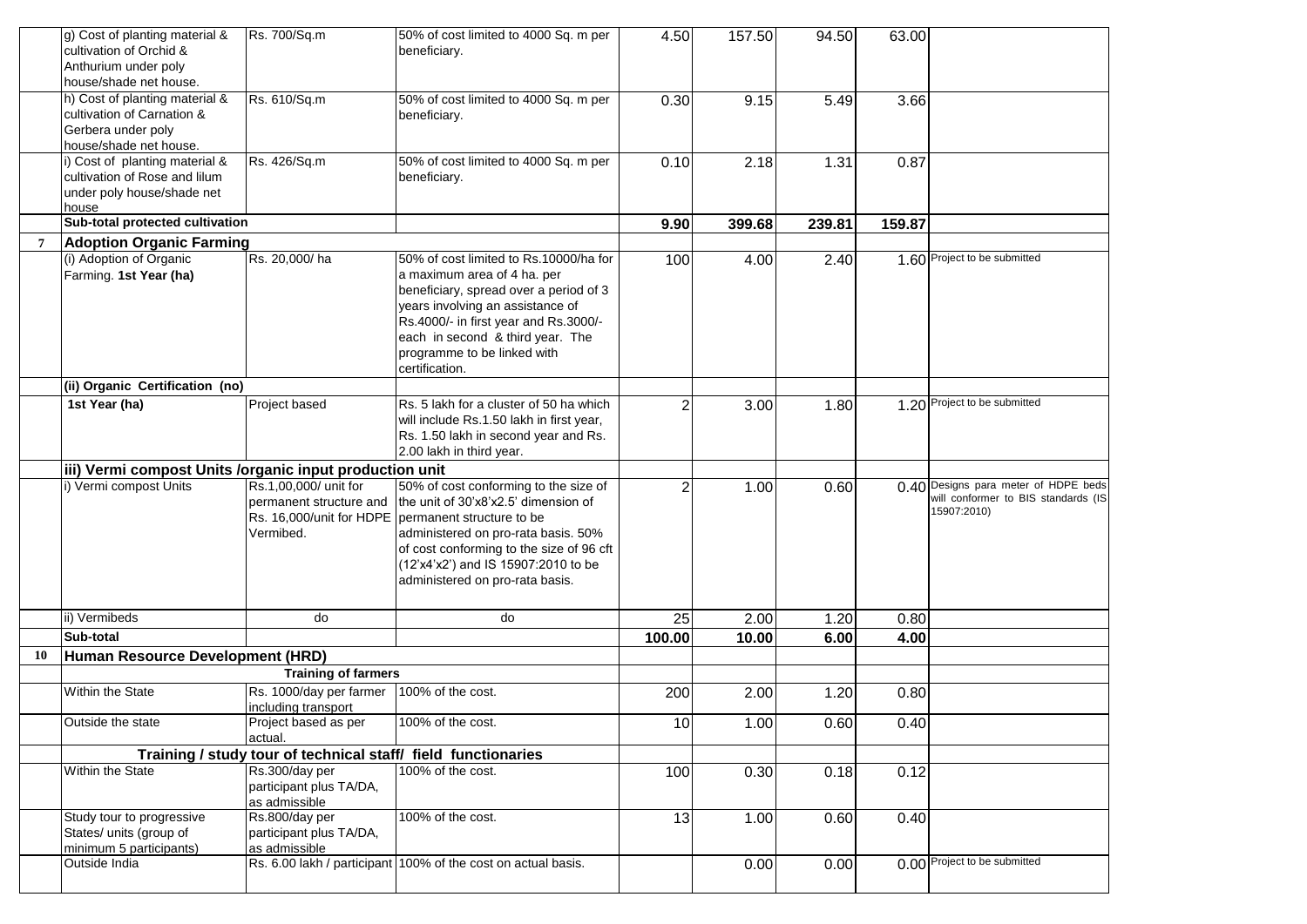|    | Sub-total                                                                                                                                                                          |                                                                                                                            |                                                                                                                                                              | 323            | 4.30  | 2.58  | 1.72  |                                                                                                                                           |
|----|------------------------------------------------------------------------------------------------------------------------------------------------------------------------------------|----------------------------------------------------------------------------------------------------------------------------|--------------------------------------------------------------------------------------------------------------------------------------------------------------|----------------|-------|-------|-------|-------------------------------------------------------------------------------------------------------------------------------------------|
| 11 |                                                                                                                                                                                    | INTEGRATED POST HARVEST MANAGEMENT                                                                                         |                                                                                                                                                              |                |       |       |       |                                                                                                                                           |
|    | Pack house / On farm<br>collection & storage unit                                                                                                                                  | Rs. 4.00 lakh/unit with<br>size of 9Mx6M                                                                                   | 50% of the capital cost.                                                                                                                                     |                | 0.00  | 0.00  |       | 0.00 Minutes of SLEC meeting to be<br>submitted along with details of<br>beneficiareis, locaiton, etc to<br>facilitate release of funds.  |
|    | Primary/ Mobile / Minimal processing unit                                                                                                                                          |                                                                                                                            |                                                                                                                                                              |                |       |       |       | Project to be submitted                                                                                                                   |
|    | a) General Area                                                                                                                                                                    | Rs. 25.00 lakh/unit.                                                                                                       | Credit linked back-ended subsidy @<br>40% of the capital cost of project in<br>general areas and 55% in case of Hilly<br>& Scheduled areas, per beneficiary. |                | 0.00  | 0.00  | 0.00  |                                                                                                                                           |
|    | Sub-total                                                                                                                                                                          |                                                                                                                            |                                                                                                                                                              | 0.00           | 0.00  | 0.00  | 0.00  |                                                                                                                                           |
| 13 |                                                                                                                                                                                    | <b>Mission Management</b>                                                                                                  |                                                                                                                                                              |                |       |       |       |                                                                                                                                           |
|    | State & Districts Mission Offices 5% of total annual<br>and implementing agencies for<br>administrative expenses,<br>project, preparation,<br>computerization, contingency<br>etc. | expenditure on the basis<br>of appraised needs to<br><b>State Horticulture Mission</b><br>(SHM) / implementing<br>Agencies | 100% assistance.                                                                                                                                             |                | 24.99 | 14.99 | 10.00 |                                                                                                                                           |
|    | Institutional Strengthening,<br>hire/purchase of vehicles,<br>hardware/software                                                                                                    | Project based                                                                                                              | 100% assistance.                                                                                                                                             |                |       | 0.00  | 0.00  |                                                                                                                                           |
|    | Seminars, conferences, workshops, exhibitions, Kisan<br>Mela, horticulture shows, honey festivals etc.                                                                             |                                                                                                                            |                                                                                                                                                              |                |       |       |       | Minutes of SLEC meeting to be<br>submitted along with details of<br>beneficiareis,<br>locaiton,<br>etc to<br>facilitate release of funds. |
|    | International level                                                                                                                                                                | Rs. 7.50 lakh per event.                                                                                                   | 100% of cost per event of 4 days, on<br>pro rata basis.                                                                                                      |                | 0.00  | 0.00  | 0.00  |                                                                                                                                           |
|    | National level                                                                                                                                                                     | Rs. 5.00 lakh per event.                                                                                                   | 100% of cost per event of two days.                                                                                                                          |                | 0.00  | 0.00  | 0.00  |                                                                                                                                           |
|    | State level                                                                                                                                                                        | Rs. 3.00 lakh / event                                                                                                      | 100% assistance subject to a<br>maximum of Rs.3.00 lakh per event of<br>two days.                                                                            | $\mathfrak{p}$ | 6.00  | 3.60  | 2.40  |                                                                                                                                           |
|    | District level                                                                                                                                                                     | Rs. 2.00 lakh / event                                                                                                      | 100% assistance subject to a<br>maximum of Rs.2.00 lakh per event of<br>two days.                                                                            |                | 0.00  | 0.00  | 0.00  |                                                                                                                                           |
|    | Information dissemination<br>through publicity, printed<br>literature etc and local<br>advertisements                                                                              | Rs. 0.40 lakh/ block                                                                                                       | 100% of cost.                                                                                                                                                | 3 <sup>1</sup> | 1.00  | 0.60  | 0.40  |                                                                                                                                           |
|    | Development of technology<br>packages in electronic form to<br>be shared through IT network                                                                                        | Rs. 1.00 lakh/ district                                                                                                    | 100% of Cost                                                                                                                                                 |                |       | 0.00  | 0.00  |                                                                                                                                           |